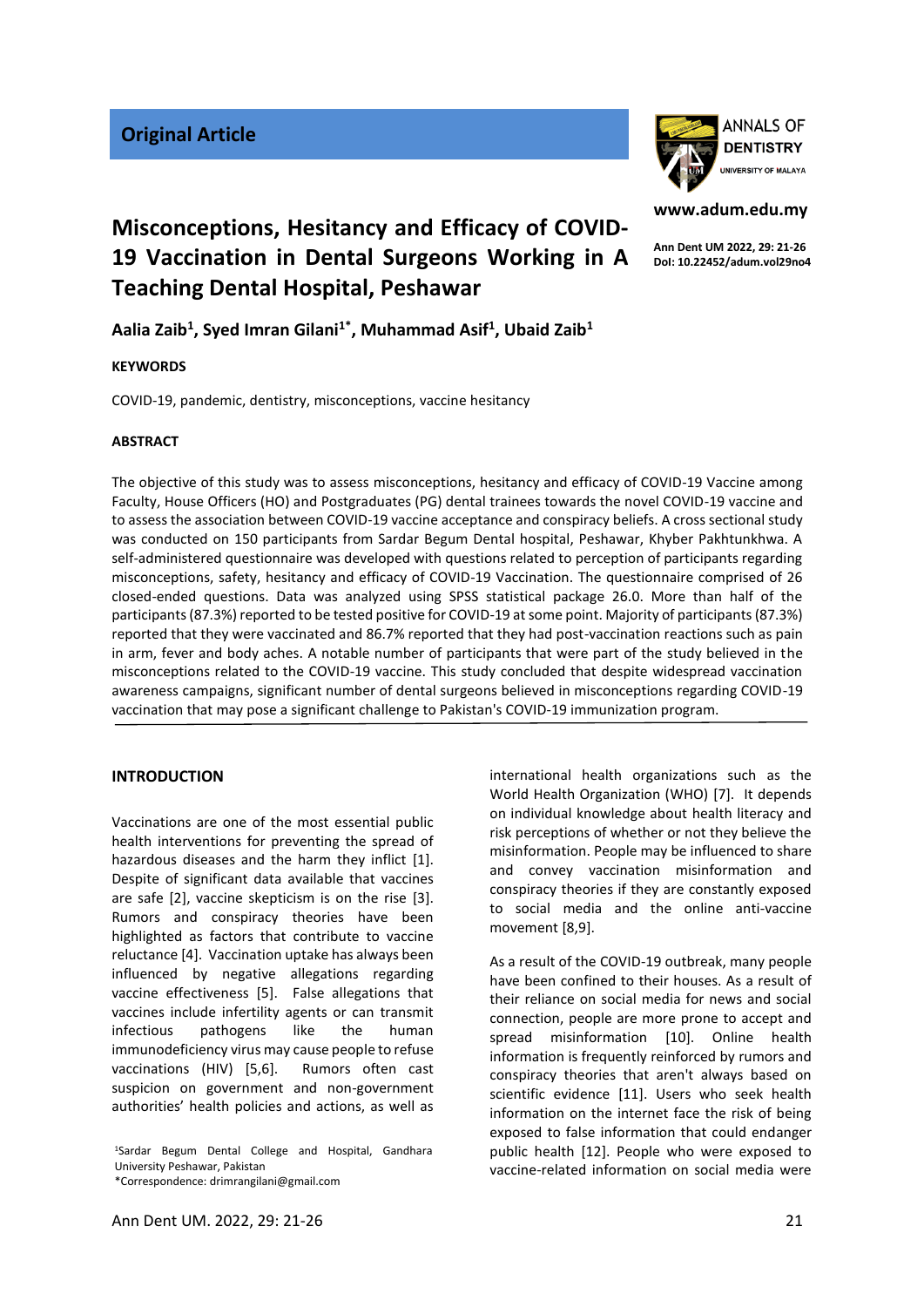more likely to be misguided and vaccine-hesitant, according to a 2020 study [13]. The Royal Society for Public Health conducted a separate research of 2000 persons in the United Kingdom (UK) and discovered that two-fifths of the participants were exposed to negative vaccination messaging on social media platforms [14]. Fears, suspicions, and misinformation about vaccines are regularly expressed on social media before they are identified by traditional monitoring systems such as event-based surveillance [15]. As a result, monitoring this media data has been highlighted as one of the most effective strategies for tracking misinformation in real time, as well as a potential strategy to dispel misunderstanding and improve vaccine acceptability.

Vaccine hesitancy continues to be a significant concern for Pakistan, amid different conspiracy theories. Such theories are primarily to blame for the country's failure to eradicate polio. Some of the main issues hindering the anti-polio effort in the country are religious prohibitions ("infidel vaccine") and misinformation about the existence of active virus in vaccines [16]. Unfortunately, in Pakistan, a conspiracy theory about the COVID-19 vaccine is currently circulating. An ex-foreign minister of Pakistan proposed a similar hypothesis, accusing the United State of developing the virus in the United Kingdom and then transferring it to China for global dissemination [19]. These theories are widely discussed on social media in the Pakistani community. Such conspiracy theories may sow seeds of resistance against planned COVID-19 immunization initiatives in the country, where vaccine apprehension is a major obstacle to prevent vaccine-preventable diseases.

Although much of the data is available related to vaccine hesitancy on medical students and general population but no such data is available specifically for the dental surgeons. Being front line healthcare workers, they're more prone to contacting the disease due to the nature of their work.

The purpose of this study was to assess the attitude of dentists towards misconceptions, vaccine hesitancy and acceptance of a novel COVID-19 vaccine. The data collected will aid in the identification of potential concerns that need to be addressed in order to ensure adequate vaccine uptake among this group, as well as the development of educational programmes and the use of other platforms to teach skills in providing vaccine recommendations and counselling vaccinehesitant individuals.

#### **MATERIALS AND METHODS**

A cross sectional descriptive study was conducted on 150 dental Surgeons (67 House Officers, 61 Postgraduates and 22 faculty). The time period of this study was from was July 2021 to September 2021. A convenient sampling technique was used. All the surgeons (HO's, PG's and Faculty) who were present at the time of data collection were included in the study. A self-administered questionnaire was developed to assess the misconceptions, hesitancy and efficacy of COVID-19 vaccine among dental surgeons working in a dental teaching hospital, Peshawar. The questionnaire comprised of 26 close-ended questions. An informed consent was taken from the participants prior to data collection. A pilot study was carried out on 10% of the population. Descriptive and inferential analysis were applied on the recorded data. SPSS version 26.0 was used for data analysis. Ethical approval was obtained from Ethical committee of the Gandhara University.

#### **RESULTS**

A total number of 150 participants from a teaching dental hospital in Peshawar participated in this study. The demographic data of the participants is shown in Table 1.

**Table 1** Demographic variables of participants of the study

| <b>Variables</b> |                 | n (%)       |
|------------------|-----------------|-------------|
| Gender           | Male            | 85 (56.7 %) |
|                  | Female          | 65 (43.3 %) |
| Marital          | Unmarried       | 99 (66.0 %) |
| <b>Status</b>    | Married         | 51 (34.0 %) |
| Designation      | House Officers  | 67 (44.7 %) |
|                  | Postgraduate    | 61 (40.7 %) |
|                  | <b>Trainees</b> |             |
|                  | Faculty         | 22 (14.7 %) |

A significant number of participants in our study believed in the misconceptions regarding COVID-19 vaccine. Slightly more than half (66%) believed the vaccine has severe side effects and around 41% believed they already had contracted the coronavirus and did not need to receive the vaccination, while 48% believed they could stop wearing their masks after receiving the vaccination. Some of the dental trainees also believed in myths regarding COVID-19 Vaccine such as it may alter their DNA (30.7%), can cause infertility in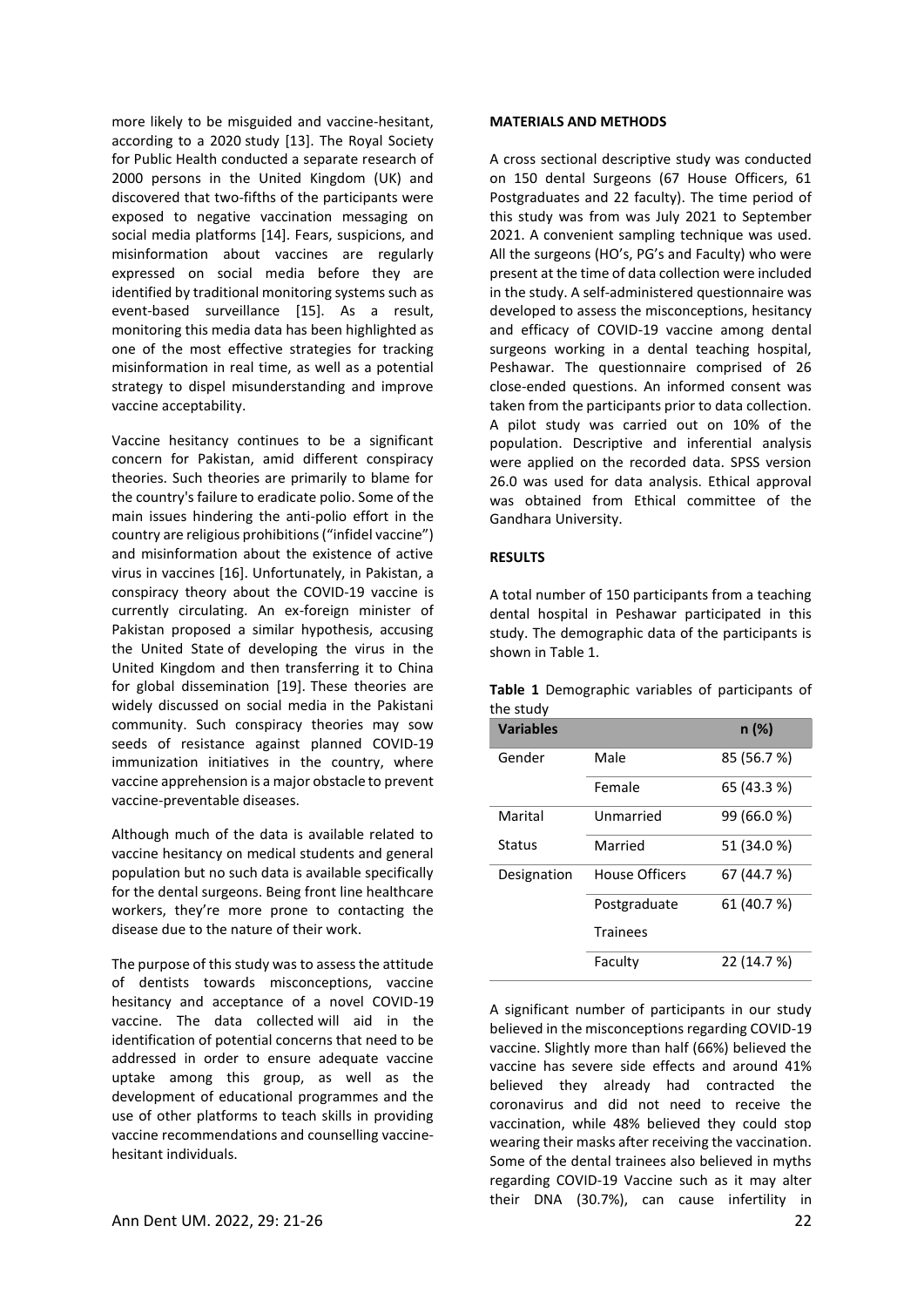men/women (33.3%), includes a tracking device (12%) and made of ingredients which are prohibited in the religion (14%) (Table 2).

Regarding vaccine hesitancy, 42% of the population did not receive the vaccine voluntarily, around 51% were afraid while receiving the vaccine and 74.7%

of the participants were concerned about the negative/side effects of the vaccine (Table 2).

It was also observed that 55.3% of the study participants were not sure about the effectiveness of vaccine and 39.3% reported of being unsure that taking COVID-19 vaccine would help contain the pandemic (Table 2).

|  | Table 2 Perceptions of participants regarding myths, efficacy and hesitancy regarding COVID-19 Vaccination |
|--|------------------------------------------------------------------------------------------------------------|
|--|------------------------------------------------------------------------------------------------------------|

|     | <b>Questions</b>                                                                 | Yes    | <b>No</b> |
|-----|----------------------------------------------------------------------------------|--------|-----------|
| 1)  | Have you ever tested positive for COVID-19?                                      | 52%    | 48%       |
| 2)  | Are you vaccinated or not?                                                       | 87.3%  | 12.7 %    |
| 3)  | Did you take the vaccine voluntarily?                                            | 58%    | 42 %      |
| 4)  | Were you worried/ Did you feel fear when you were vaccinated?                    | 50.7%  | 49.3%     |
| 5)  | Have there been any post-vaccination reactions?                                  | 86.7%  | 13.3%     |
| 6)  | Are you concerned about the negative effects of the vaccine?                     | 74.7%  | 25.3%     |
| 7)  | To what extent would you consider each of these factors in your decision of      |        |           |
|     | whether to get the Coronavirus vaccine?                                          |        |           |
|     | a) I am concerned about the effect of the Coronavirus on me and my family        | 58.7%  |           |
|     | b) It feels like the only way for life to get back to normal                     | 27.3 % |           |
|     | c) I want to reduce my anxiety about this virus                                  | 14 %   |           |
| 8)  | How do you rate the effectiveness of vaccine you have received?                  |        |           |
|     | Effective<br>a)                                                                  | 38.7%  |           |
|     | Ineffective<br>b)                                                                | 6%     |           |
|     | I don't know<br>C)                                                               | 55.3%  |           |
| 9)  | Do you agree that taking the vaccine will help to contain the pandemic?          |        |           |
|     | I Agree<br>a)                                                                    | 51.3%  |           |
|     | b)<br>I Disagree                                                                 | 9.3%   |           |
|     | I don't know<br>c)                                                               | 39.3%  |           |
| 10) | The COVID-19 vaccine is unsafe because it was developed too quickly              | 37.3%  | 62.7%     |
| 11) | Do you think you can contract corona due to vaccine?                             | 80.7%  | 19.3%     |
| 12) | The COVID-19 vaccine may alter my DNA                                            | 30.7%  | 69.3%     |
| 13) | The COVID-19 vaccine includes a tracking device                                  | 12 %   | 88 %      |
| 14) | The COVID-19 vaccine has severe side effects                                     | 66 %   | 34 %      |
| 15) | The COVID-19 vaccine causes infertility in women/men                             | 33.3%  | 66.7%     |
| 16) | I've already had COVID-19, so I don't need to receive the vaccine                | 40.7%  | 59.3%     |
| 17) | I'm not at risk for severe complications of COVID-19 so I don't need the vaccine | 38.7%  | 61.3%     |
| 18) | The vaccine is made from ingredients which are prohibited in Islam               | 14 %   | 86 %      |
| 19) | Getting the COVID-19 vaccine means I can stop wearing my mask                    | 48 %   | 52 %      |



Ann Dent UM. 2022, 29: 21-26 23 **Figure 1** Association between gender and perception of participants regarding COVID-19 vaccine causing infertility



**Figure 2** Association between gender and perception of participants to get vaccinated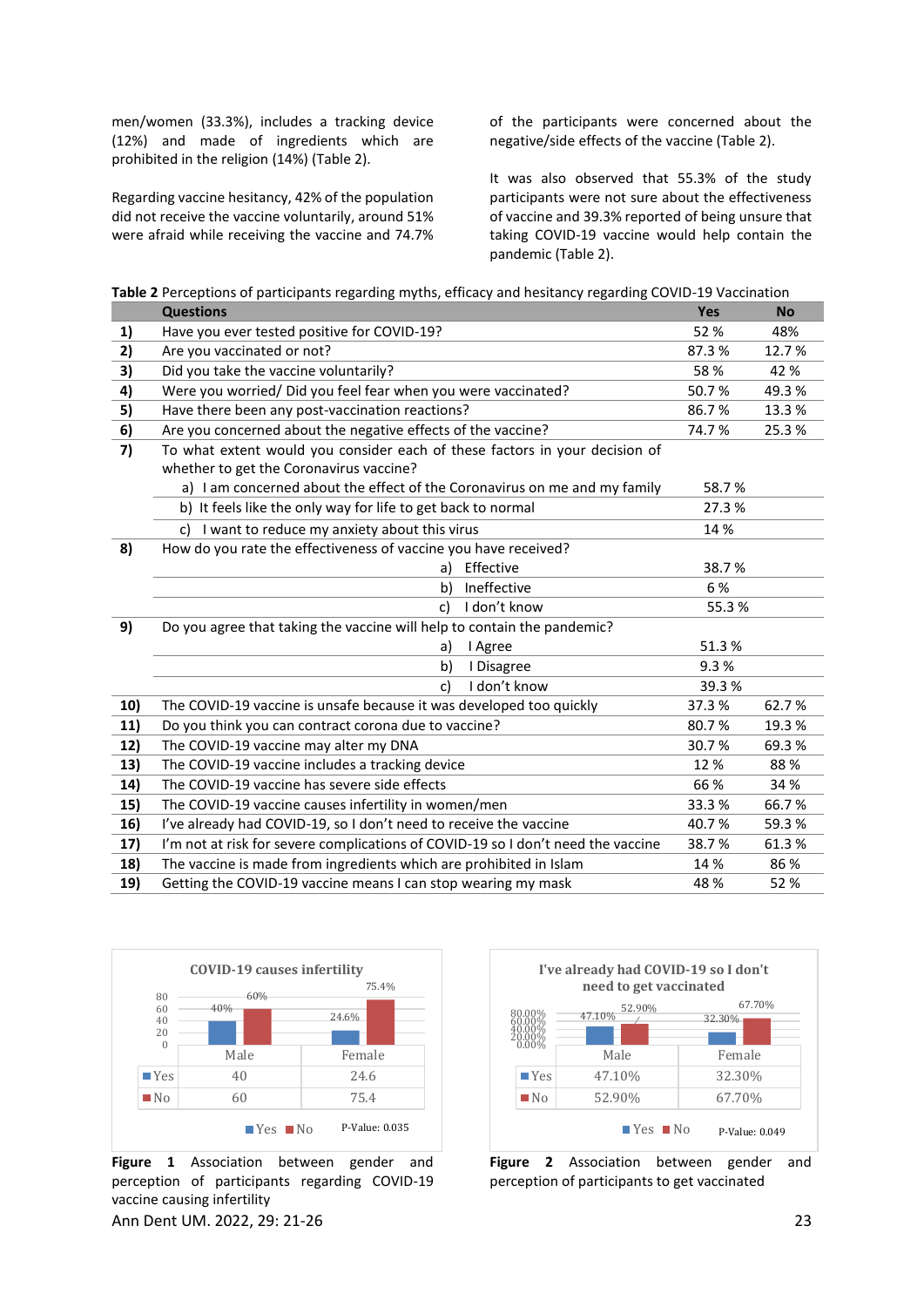Cross-tabulation between gender and perception of participants regarding COVID-19 vaccine causing infertility as well as perception of participants to get vaccinated came out to be statistically significant (Figures 1 and 2).

# **DISCUSSION**

According to our study (n=150), 74.7% of the participants were hesitant of receiving the vaccine while 86.7% of the participants reported postvaccination reactions. A research was conducted in the Czech Republic, reported that 93.1% of healthcare workers experienced at least one side effect after receiving the COVID-19 vaccine [17]. In another study conducted on 412 healthcare professionals, (215) 55% reported COVID-19 vaccine produces severe allergic reactions [18].

In our research, some of the reasons for vaccine hesitancy were reported to be the fear of negative effects of vaccine (74.7 %) and short development time of vaccine (37%). A similar study was conducted on Healthcare workers of Greece who refused vaccination for COVID-19, the primary reasons given were fear of adverse effects (93%) and the perception that vaccine development time for COVID-19 was short (96%) [19]. In a crosssectional study conducted in Poland, 32.1% of doctors were concerned about long-term side effects following COVID-19 vaccination [20]. According to a national survey of Pakistan's general population, 28.4% of respondents were concerned about the safety of the COVID-19 vaccination and feared it could be harmful because it was developed in such a short time [21].

Around 58.7 % of the participants in our study were concerned about the effect of the Coronavirus on themselves and their family and considered it a major factor in getting vaccinated. According to a study conducted on healthcare workers in France, 88.4% of those surveyed were concerned about infecting themselves or their families and were willing to get vaccinated [22].

Ann Dent UM. 2022, 29: 21-26 24 In our study, 55.3% of the participants reported that they were unsure about the efficacy of vaccine and 39.3 % in doubt if taking the vaccine will help to contain the pandemic. A scoping review on 35 articles was undertaken to consolidate scientific evidence on COVID-19 vaccine hesitancy in healthcare workers (HCWs), and the majority (> 75%) of the studies showed safety, efficacy, and side effects to be the top three significant causes for COVID-19 vaccine hesitancy among HCWs [23]. In a research conducted in Poland, 50% of the doctors said they had no opinion on the vaccine's

efficacy [24]. According to a study conducted in Malta, women were more inclined than men to engage in preventative behaviors, but they were less convinced that the COVID-19 vaccine will preserve the health of those who receive it and help contain the pandemic. Men were more likely than women to value medical professionals' recommendations on the effectiveness of the COVID-19 vaccination and were willing to take the vaccine [25].

Around 12% of our study population believed that COVID-19 vaccine contains a tracking device, 33.3% reported that it causes infertility and 14% believed that it is made of ingredients which are prohibited in Islam. The results were similar to a National Survey conducted in Pakistan which reported that (9.3%) thought the COVID-19 vaccine had 5Gnanochips to control people. The vaccine can induce infertility, according to 12.0 %, and the COVID-19 vaccine is designed to harm Muslims, according to 13.1% [22].

According to our study, 40% of the men 24.6% women believed that COVID-19 vaccine causes infertility, whereas according to a cross-sectional study conducted in Poland, women exhibited higher concern about the vaccine's impact on fertility than males (5.9% vs. 9.6%) [26].

# **Limitation**

This study was conducted on dentists working in one major teaching dental hospital in Peshawar, Pakistan, thus the results cannot be generalized to other hospitals and cities of Pakistan.

# **Recommendations**

Immunization efforts against COVID-19 pandemic cannot be successful unless health care providers are taken into confidence. Government and Nongovernment organizations should carry out targeted programs in hospitals to alleviate fears and misconceptions related to vaccination. Prominent religious scholars should be taken on board and should carry out public messages through mass media campaigns.

# **CONCLUSIONS**

This study concluded that a considerable number of participants not only believed in conspiracy theories but also had negative attitude regarding immunization against COVID-19. These misconceptions and negative attitudes may represent a significant challenge to Pakistan's approaching COVID-19 immunization program.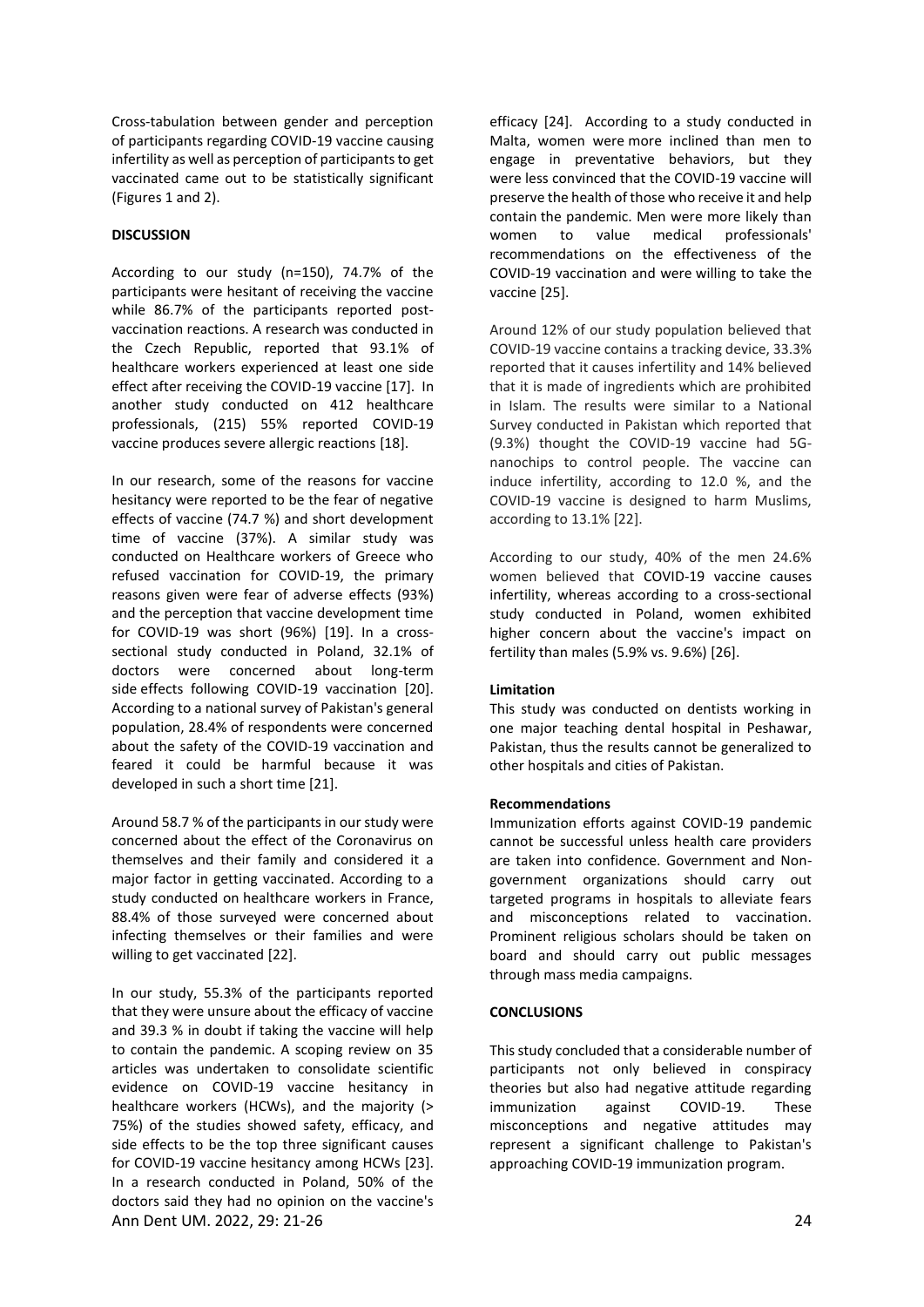#### **DECLARATION OF INTEREST**

None declared.

#### **REFERENCES**

1. Orenstein WA., Ahmed R. Simply put: Vaccination saves lives. Proceedings of the National Academy of Sciences of the United States of America. 2017;114(16), 4031–4033.

.

- 2. Harris KM, Maurer J, Kellermann AL. Influenza vaccine—safe, effective, and mistrusted. NEJM. 2010; 2;363(23):2183–5.
- 3. Hornsey MJ, Harris EA, Fielding KS. The psychological roots of anti-vaccination attitudes: A 24-nation investigation. Health Psychol. 2018;37(4), 307–315.
- 4. Freeman D, Loe BS, Chadwick A, Vaccari C, Waite F, Rosebrock L, Jenner L, Petit A, Lewandowsky S, Vanderslott S, Innocenti S, Larkin M, Giubilini A, Yu L-M, McShane H, Pollard AJ, Lambe S. COVID-19 vaccine hesitancy in the UK: the Oxford coronavirus explanations, attitudes, and narratives survey (Oceans) II. Psychol Med. 2020;1–15.
- 5. Aylward RB, Heymann, DL. Can we capitalize on the virtues of vaccines? Insights from the polio eradication initiative. Am J Public Health. 2005;95(5), 773–777.
- 6. Jegede AS, What led to the Nigerian boycott of the polio vaccination campaign? PLoS Med. 2007;4(3), e73.
- 7. https://www.who.int/news-room/feature-stories/detail/immunizing-the-public-against-misinformation. (Accessed on 25th September, 2021)
- 8. Donzelli G, Palomba G, Federigi I, Aquino F, Cioni L, Verani M, Carducci A, Lopalco P. Misinformation on vaccination: A quantitative analysis of YouTube videos. Hum Vaccin Immunother. 2018;14(7), 1654–1659.
- 9. Wiyeh, A. B., Cooper, S., Jaca, A., Mavundza, E., Ndwandwe, D., & Wiysonge, C. S. Social media and HPV vaccination: Unsolicited public comments on a Facebook post by the Western Cape Department of Health provide insights into determinants of vaccine hesitancy in South Africa. Vaccine. 2019;37(43), 6317–6323.
- 10. Gorman, S., & Gorman, J. Denying to the Grave: Why We Ignore the Facts That Will Save Us. Oxford University Press. 2016.
- 11. Lavorgna L, De Stefano M, Sparaco M. Moccia M, Abbadessa G, Montella P, Buonanno D, Esposito S, Clerico M, Cenci C, Trojsi F, Lanzillo R, Rosa L, Morra VB, Ippolito D, Maniscalco G, Bisecco A, Tedeschi G, Bonavita S. Fake news, influencers and health-related professional participation on the Web: A pilot study on a social-network of people with Multiple Sclerosis. Mult Scler Relat Disord. 2018;25, 175–178.
- 12. Waszak PM, Kasprzycka-Waszak W, Kubanek A. The spread of medical fake news in social media— The pilot quantitative study. HPT. 2018;7(2).
- 13. Stecula DA, Kuru, O, Hall Jamieson K. How trust in experts and media use affect acceptance of common anti-vaccination claims. HKS Misinformation Review. 2020; https://doi.org/10.37016/mr-2020-007
- 14. How do we respond to the challenge of vaccine misinformation? PPH. 2019;139(6), 280–282.
- 15. Fernández-Luque L, Bau T. Health and social media: perfect storm of information. J Healthc Inform Res. 2015;21(2), 67–73.
- 16. Ali M, Ahmad N, Khan H, Ali S, Akbar F, Hussain Z. Polio vaccination controversy in Pakistan. Lancet. 2019;394(10202), 915–916.
- 17. Riad A, Pokorná A, Attia S, Klugarová J, Koščík M, Klugar M. Prevalence of COVID-19 vaccine side effects among healthcare workers in the Czech Republic. J Clin Med. 2021, 10(7), 1428.
- 18. Kumar L, Naik Z, Panwar A, Sridhar M, Keluskar V. Knowledge, Attitude, and Practice among the Healthcare Professionals regarding the myths on COVID-19 vaccination-Demystified. medRxiv. 2021.
- 19. Papagiannis D, Rachiotis G, Malli F, Papathanasiou IV, Kotsiou O, Fradelos EC, Giannakopoulos K, Gourgoulianis KI. Acceptability of COVID-19 vaccination among Greek health professionals. Vaccines (Basel). 2021 Feb 28;9(3):200. doi: 10.3390/vaccines9030200.
- 20. Szmyd B, Karuga FF, Bartoszek A, Staniecka K, Siwecka N, Bartoszek A, Błaszczyk M, Radek M. Attitude and behaviors towards SARS-CoV-2 vaccination among healthcare workers: A cross-sectional study from Poland. Vaccines (Basel). 2021;9(3). https://doi.org/10.3390/vaccines9030218